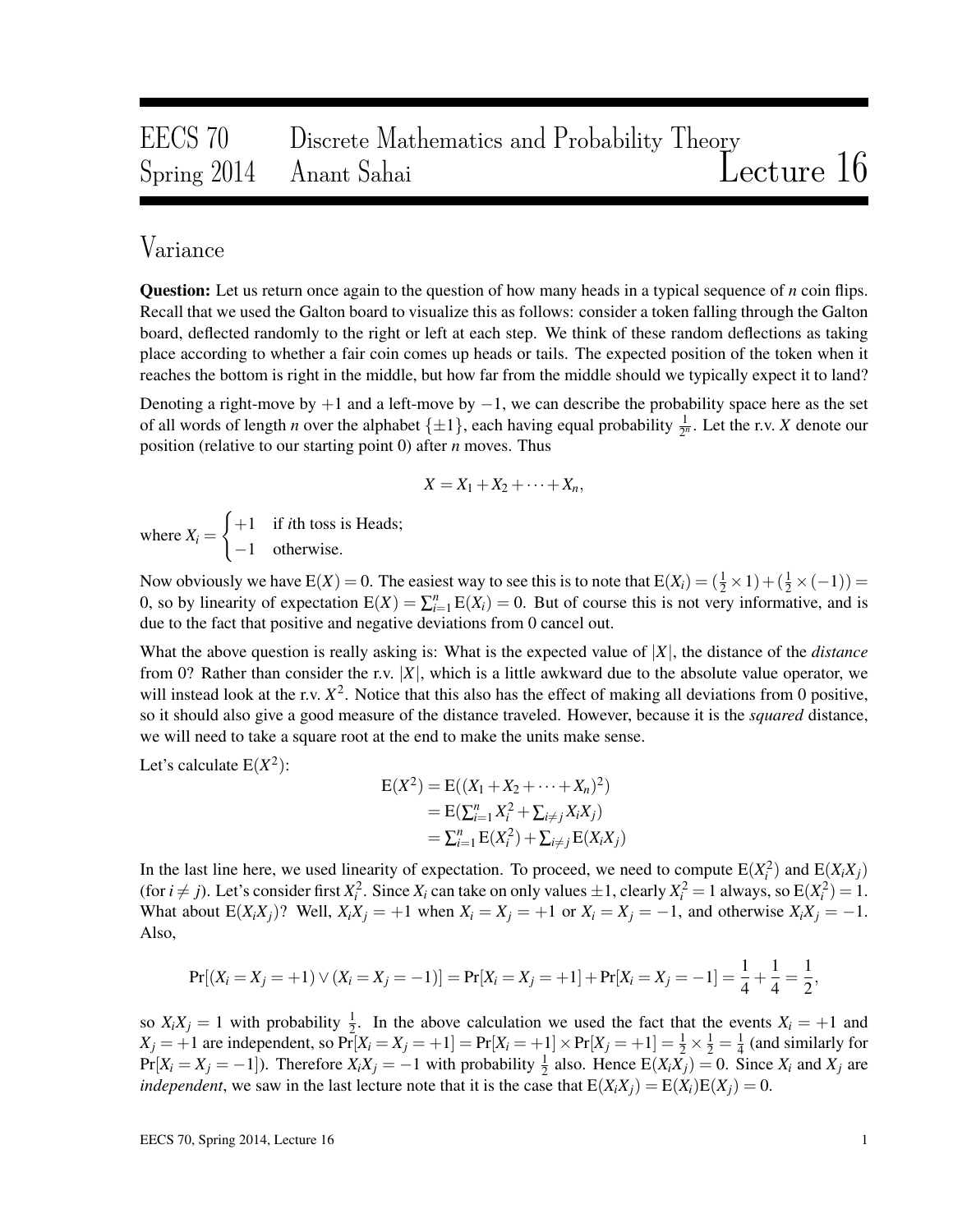Plugging these values into the above equation gives

$$
E(X^2) = (n \times 1) + 0 = n.
$$

So we see that our expected squared distance from 0 is *n*. One interpretation of this is that we might expect to be a distance of about  $\sqrt{n}$  away from 0 after *n* steps. However, we have to be careful here: we **cannot** to be a distance of about  $\sqrt{n}$  away from 0 after *n* steps. However, we have to be careful here: we **cannot** simply argue that  $E(|X|) = \sqrt{E(X^2)} = \sqrt{n}$ . (Why not?) We will see later in the lecture how to make precise deductions about |X| from knowledge of  $E(X^2)$ .

For the moment, however, let's agree to view  $E(X^2)$  as an intuitive measure of "spread" of the r.v. *X*. In fact, for a more general r.v. with expectation  $E(X) = \mu$ , what we are really interested in is  $E((X - \mu)^2)$ , the expected squared distance *from the mean*. In our random walk example, we had  $\mu = 0$ , so  $E((X - \mu)^2)$  just reduces to  $E(X^2)$ .

**Definition 16.1 (variance):** For a r.v. *X* with expectation  $E(X) = \mu$ , the variance of *X* is defined to be

$$
Var(X) = E((X - \mu)^2).
$$

The square root  $\sigma(X) := \sqrt{\text{Var}(X)}$  is called the <u>standard deviation</u> of X.

The point of the standard deviation is merely to "undo" the squaring in the variance. Thus the standard deviation is "on the same scale as" the r.v. itself. Since the variance and standard deviation differ just by a square, it really doesn't matter which one we choose to work with as we can always compute one from the other immediately. We shall usually use the variance. For the random walk example above, we have that Var(*X*) = *n*, and the standard deviation of *X*,  $\sigma$ (*X*), is  $\sqrt{n}$ .

The following easy observation gives us a slightly different way to compute the variance that is simpler in many cases.

**Theorem 16.1**: For a r.v. *X* with expectation  $E(X) = \mu$ , we have  $Var(X) = E(X^2) - \mu^2$ .

Proof: From the definition of variance, we have

$$
Var(X) = E((X - \mu)^2) = E(X^2 - 2\mu X + \mu^2) = E(X^2) - 2\mu E(X) + \mu^2 = E(X^2) - \mu^2.
$$

In the third step here, we used linearity of expectation.  $\Box$ 

#### Examples

Let's see some examples of variance calculations.

1. **Fair die.** Let *X* be the score on the roll of a single fair die. Recall from an earlier lecture that  $E(X) = \frac{7}{2}$ . So we just need to compute  $E(X^2)$ , which is a routine calculation:

$$
E(X^{2}) = \frac{1}{6} (1^{2} + 2^{2} + 3^{2} + 4^{2} + 5^{2} + 6^{2}) = \frac{91}{6}.
$$

Thus from Theorem 16.1

$$
Var(X) = E(X2) - (E(X))2 = \frac{91}{6} - \frac{49}{4} = \frac{35}{12}.
$$

More generally, if *X* is a random variable that takes on values  $1, \ldots, n$  with equal probability  $1/n$  (i.e. *X* has a uniform distribution), the mean, variance and standard deviation of *X* are: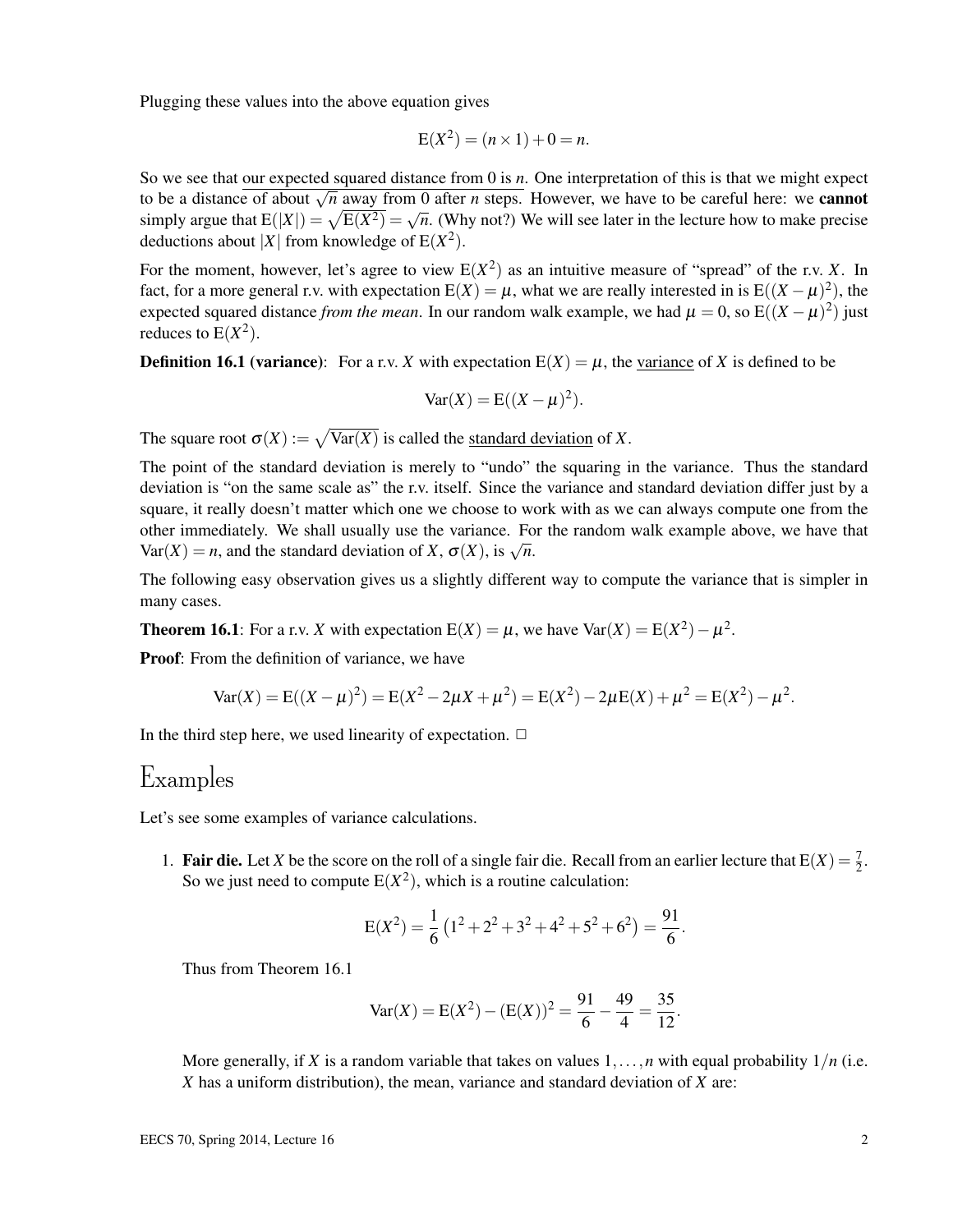$$
E(X) = \frac{n+1}{2}
$$
,  $Var(X) = \frac{n^2 - 1}{12}$ ,  $\sigma(X) = \sqrt{\frac{n^2 - 1}{12}}$ .

(You should verify these.)

2. Number of fixed points. Let *X* be the number of fixed points in a random permutation of *n* items (i.e., the number of students in a class of size *n* who receive their own homework after shuffling). We saw in an earlier lecture that  $E(X) = 1$  (regardless of *n*). To compute  $E(X^2)$ , write  $X = X_1 + X_2 + \cdots + X_n$ ,

where  $X_i =$  $\int 1$  if *i* is a fixed point; 0 otherwise Then as usual we have

$$
E(X^{2}) = \sum_{i=1}^{n} E(X_{i}^{2}) + \sum_{i \neq j} E(X_{i}X_{j}).
$$
\n(1)

Since  $X_i$  is an indicator r.v., we have that  $E(X_i^2) = Pr[X_i = 1] = \frac{1}{n}$ . Since both  $X_i$  and  $X_j$  are indicators, we can compute  $E(X_iX_j)$  as follows:

$$
E(X_iX_j) = Pr[X_i = 1 \land X_j = 1] = Pr[both i and j are fixed points] = \frac{1}{n(n-1)}.
$$

[Check that you understand the last step here.] Plugging this into equation (1) we get

$$
E(X^{2}) = (n \times \frac{1}{n}) + (n(n-1) \times \frac{1}{n(n-1)}) = 1 + 1 = 2.
$$

Thus  $Var(X) = E(X^2) - (E(X))^2 = 2 - 1 = 1$ . I.e., the variance and the mean are both equal to 1. Like the mean, the variance is also independent of *n*. Intuitively at least, this means that it is unlikely that there will be more than a small number of fixed points even when the number of items, *n*, is very large.

### Variance for sums of independent random variables

One of the most important and useful facts about variance is if a random variable *X* is the sum of *independent* random variables  $X = X_1 + \cdots + X_n$ , then its variance is the sum of the variances of the individual r.v.'s. This is not just true for the specific coin-toss example considered at the beginning of the note.

In particular, if the individual r.v.'s  $X_i$  are identically distributed, then  $\text{Var}(X) = \sum_i \text{Var}(X_i) = n \cdot \text{Var}(X_1)$ . This means that the standard deviation  $\sigma(X) = \sqrt(n)\sigma(X_1)$ . Note that by contrast, the expected value  $E[X] = n \cdot E[X_1]$ . Intuitively this means that whereas the average value of *X* grows proportionally to *n*,  $E[X] = n \cdot E[X]$ . Intuitively this means that whereas the average value of *X* grows proportionally to *n*, the spread of the distribution grows proportionally to  $\sqrt{n}$ . In other words the distribution of *X* tends to concentrate around its mean. Let us formalize these ideas:

**Theorem 16.2:** For any random variable *X* and constant  $c$ , we have

$$
Var(cX) = c^2 Var(X).
$$

And for *independent* random variables *X*,*Y*, we have

$$
Var(X + Y) = Var(X) + Var(Y).
$$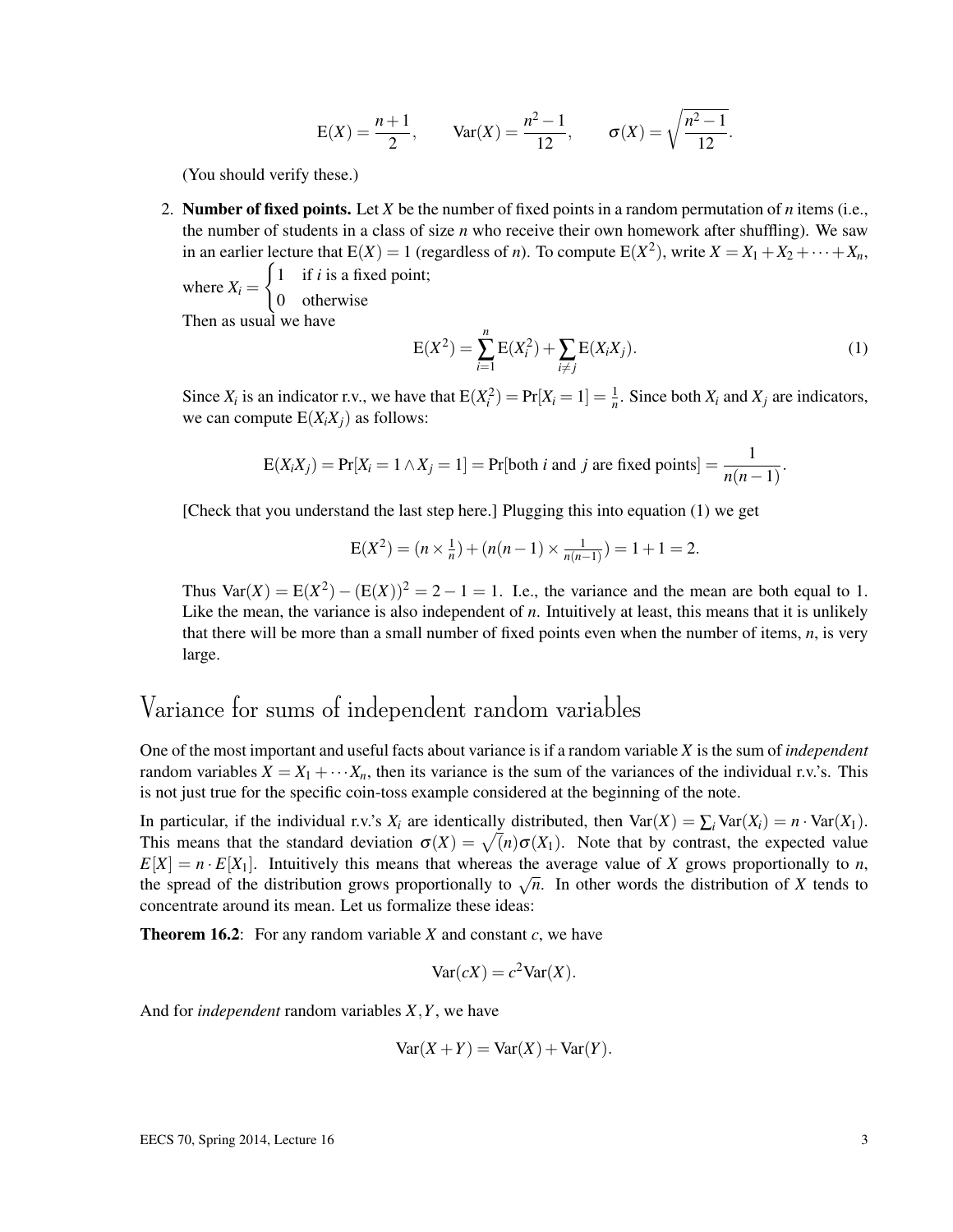#### Proof:

The first part of the proof is a simple calculation. You should verify this yourself as an exercise.

From the alternative formula for variance in Theorem 16.1, we have, using linearity of expectation extensively,

$$
Var(X + Y) = E((X + Y)^2) - E(X + Y)^2
$$
  
= E(X<sup>2</sup>) + E(Y<sup>2</sup>) + 2E(XY) - (E(X) + E(Y))<sup>2</sup>  
= (E(X<sup>2</sup>) - E(X)<sup>2</sup>) + (E(Y<sup>2</sup>) - E(Y)<sup>2</sup>) + 2(E(XY) - E(X)E(Y))  
= Var(X) + Var(Y) + 2(E(XY) - E(X)E(Y)).

Now *because X,Y are independent*, the final term in this expression is zero. Hence we get our result.  $\Box$ 

Note: The expression  $E(XY) - E(X)E(Y)$  appearing in the above proof is called the *covariance* of *X* and *Y*, and is a measure of the dependence between *X*,*Y*. It is always zero when *X*,*Y* are independent, but it can also be zero in other cases as well. Those other cases are called uncorrelated random variables, but need not be independent. The counterexample at the end of the last note can be used to find a case of random variables that are not independent, but are uncorrelated.

By induction, you can extend the result above to larger collection of independent random variables. However in the homework, you will see that actually, pairwise independence will do just fine. Actual independence is not needed.

## Example

Let's return to our motivating example of a sequence of *n* coin tosses. Let *X* the the number of Heads in *n* tosses of a biased coin with Heads probability  $p$  (i.e.,  $X$  has the binomial distribution with parameters  $n, p$ ).

We already know that  $E(X) = np$ . As usual, let  $X = X_1 + X_2 + \cdots + X_n$ , where  $X_i =$  $\int 1$  if *i*th toss is Head; 0 otherwise .

We can compute  $\text{Var}(X_i) = E(X_i^2) - E(X_i)^2 = p - p^2 = p(1-p)$ . So  $\text{Var}(X) = np(1-p)$ .

As an example, for a fair coin the expected number of Heads in *n* tosses is  $\frac{n}{2}$ , and the standard deviation is  $\frac{\sqrt{n}}{2}$  $\frac{2}{2}$ . Note that since the maximum number of Heads is *n*, the standard deviation is much less than this maximum number for large *n*. This is in contrast to the previous example of the uniformly distributed random variable, where the standard deviation

$$
\sigma(X) = \sqrt{(n^2 - 1)/12} \approx n/\sqrt{12}
$$

is of the same order as the largest value *n*. In this sense, the spread of a binomially distributed r.v. is much smaller than that of a uniformly distributed r.v.

However, to actually make it precise exactly how the variance is connected to the spread of a distribution, we need to build one more critical tool — a way to use expectations to bound the underlying probability distributions themselves.

## Chebyshev's Inequality

We have seen that, intuitively, the variance (or, more correctly the standard deviation) is a measure of "spread", or deviation from the mean. Our next goal is to make this intuition quantitatively precise. What we can show is the following: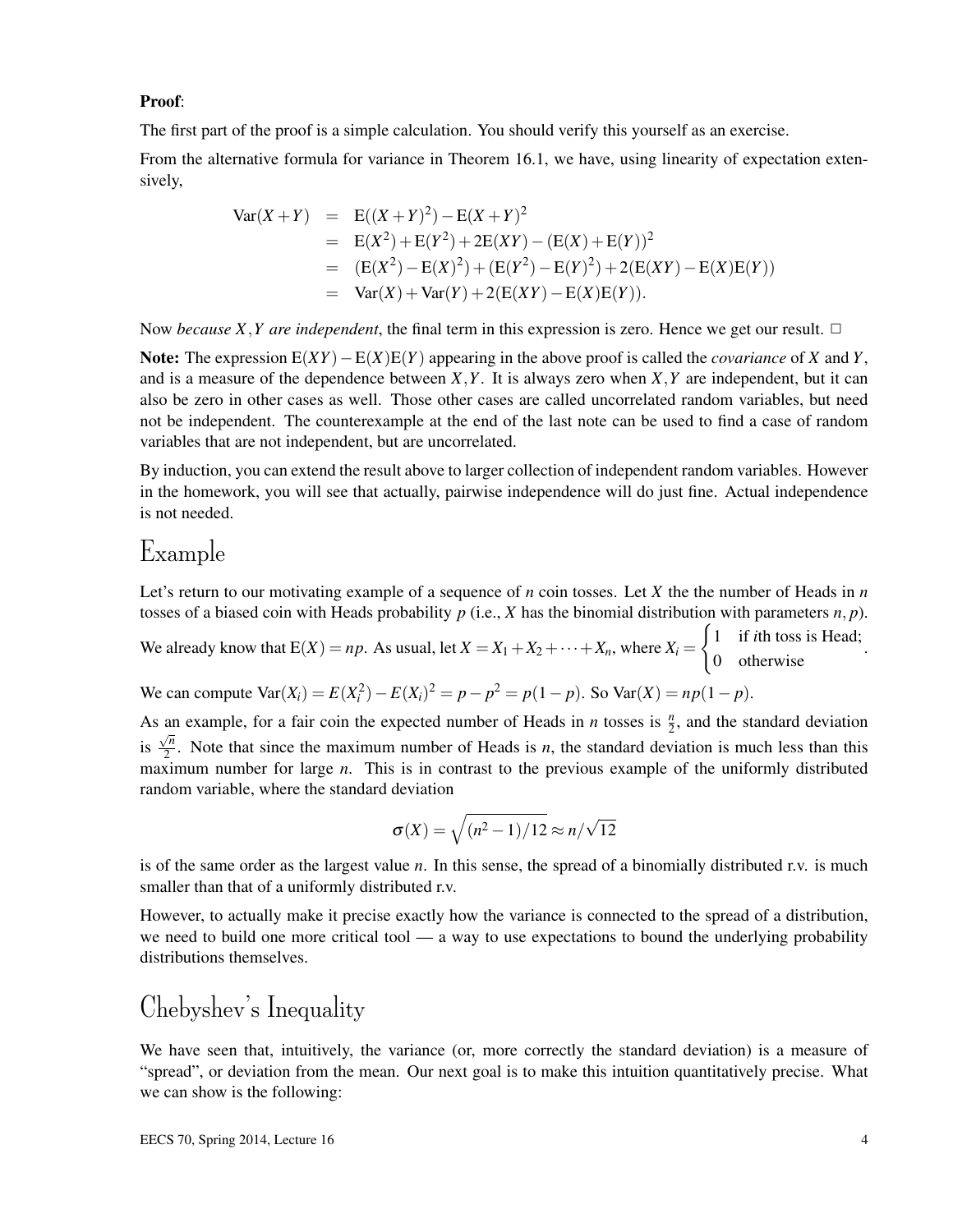**Theorem 16.3: [Chebyshev's Inequality]** For a random variable *X* with expectation  $E(X) = \mu$ , and for any  $\alpha > 0$ ,

$$
Pr[|X - \mu| \ge \alpha] \le \frac{Var(X)}{\alpha^2}.
$$

Before proving Chebyshev's inequality, let's pause to consider what it says. It tells us that the probability of any given deviation,  $\alpha$ , from the mean, either above it or below it (note the absolute value sign), is at most Var(*X*)  $\frac{d(x)}{x^2}$ . As expected, this deviation probability will be small if the variance is small. An immediate corollary of Chebyshev's inequality is the following:

Corollary 16.4: For a random variable *X* with expectation  $E(X) = \mu$ , and standard deviation  $\sigma = \sqrt{Var(X)}$ ,

$$
\Pr[|X-\mu|\geq \beta\sigma]\leq \frac{1}{\beta^2}.
$$

**Proof:** Plug  $\alpha = \beta \sigma$  into Chebyshev's inequality.  $\Box$ 

So, for example, we see that the probability of deviating from the mean by more than (say) two standard deviations on either side is at most  $\frac{1}{4}$ . In this sense, the standard deviation is a good working definition of the "width" or "spread" of a distribution.

We should now go back and prove Chebyshev's inequality. The proof will make use of the following simpler bound, which applies only to *non-negative* random variables (i.e., r.v.'s which take only values  $\geq 0$ ).

**Theorem 16.5: [Markov's Inequality]** For a *non-negative* random variable *X* with expectation  $E(X) = \mu$ , and any  $\alpha > 0$ ,

$$
\Pr[X \ge \alpha] \le \frac{E(X)}{\alpha}.
$$

Proof: From the definition of expectation, we have

$$
E(X) = \sum_{a} a \times Pr[X = a]
$$
  
\n
$$
\geq \sum_{a \geq \alpha} a \times Pr[X = a]
$$
  
\n
$$
\geq \alpha \sum_{a \geq \alpha} Pr[X = a]
$$
  
\n
$$
= \alpha Pr[X \geq \alpha].
$$

The crucial step here is the second line, where we have used the fact that *X* takes on only non-negative values. (Why is this step not valid otherwise?)  $\Box$ 

There is an intuitive way of understanding Markov's inequality through an analogy of a seesaw. Imagine that the distribution of a non-negative random variable *X* is resting on a fulcrum,  $\mu = E(X)$ . We are trying to find an upper bound on the percentage of the distribution which lies beyond  $k\mu$ , i.e.  $Pr[X \ge k\mu]$ . In other words, we seek to add as much weight  $m_2$  as possible on the seesaw at  $k\mu$  while minimizing the effect it has on the seesaw's balance. This weight will represent the upper bound we are searching for. To minimize the weight's effect, we must imagine that the weight of the distribution which lies beyond *k*µ is concentrated at exactly  $k\mu$ . However, to keep things stable and maximize the weight at  $k\mu$ , we must add another weight  $m_1$ as far left to the fulcrum as we can so that  $m_2$  is as large as it can be. The farthest we can go to the left is 0, since *X* is non-negative. Moreover, the two weights  $m_1$  and  $m_2$  must add up to 1, since they represent the area under the distribution curve:

Since the lever arms are in the ratio  $k-1$  to 1, a unit weight at  $k\mu$  balances  $k-1$  units of weight at 0. So the weights should be  $\frac{k-1}{k}$  at 0 and  $\frac{1}{k}$  at  $k\mu$ , which is exactly Markov's bound.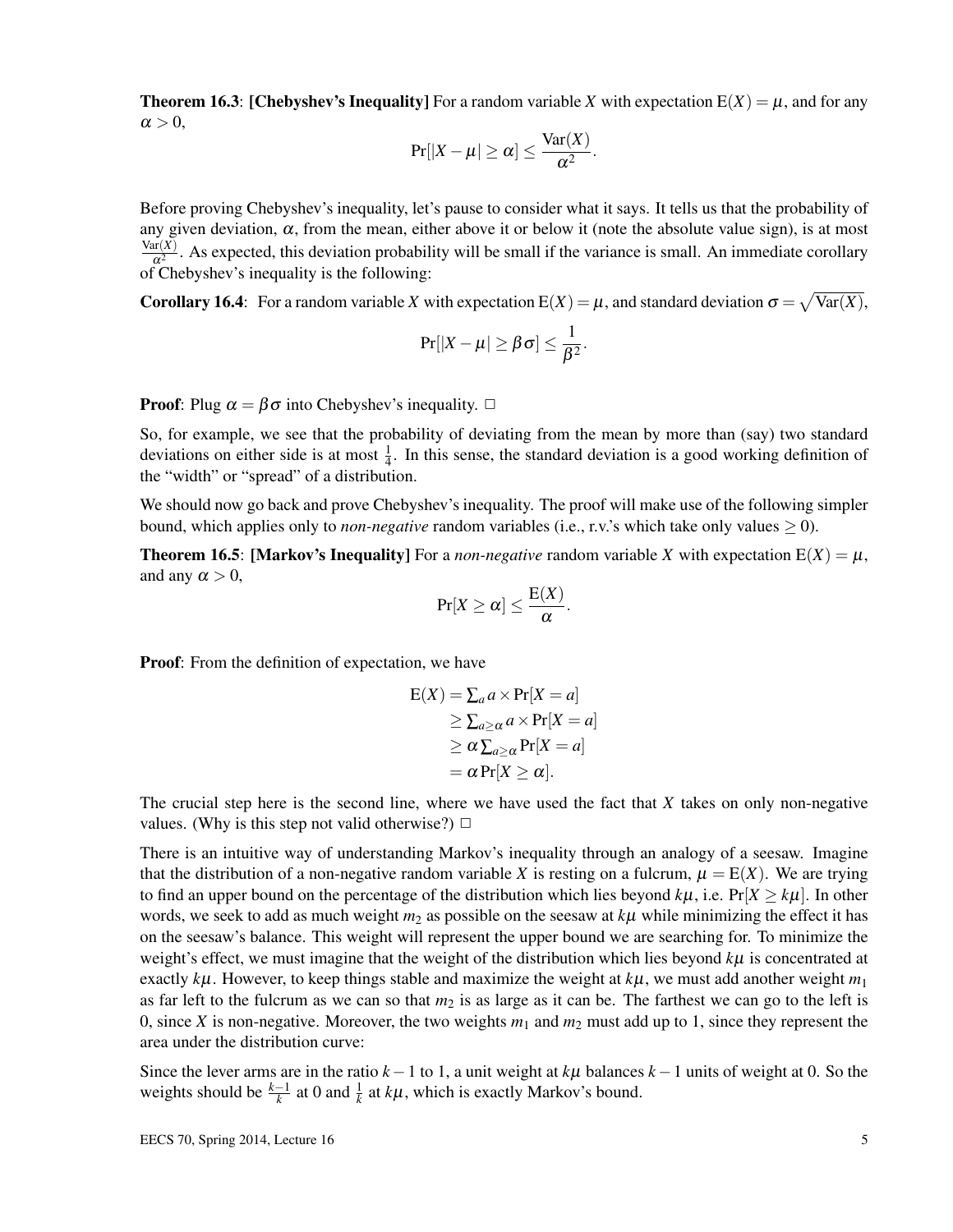

Figure 1: Markov's inequality interpreted as balancing a seesaw.

Now we can prove Chebyshev's inequality quite easily.

**Proof of Theorem 16.3** Define the r.v.  $Y = (X - \mu)^2$ . Note that  $E(Y) = E((X - \mu)^2) = Var(X)$ . Also, notice that the probability we are interested in,  $Pr[|X - \mu| \ge \alpha]$ , is exactly the same as  $Pr[Y \ge \alpha^2]$ . (Why?) Moreover, *Y* is obviously non-negative, so we can apply Markov's inequality to it to get

$$
Pr[Y \ge \alpha^2] \le \frac{E(Y)}{\alpha^2} = \frac{Var(X)}{\alpha^2}.
$$

This completes the proof.  $\Box$ 

#### Examples

Here are some examples of applications of Chebyshev's inequality (you should check the algebra in them):

1. Coin tosses. Let *X* be the number of Heads in *n* tosses of a fair coin. The probability that *X* deviates from  $\mu = \frac{n}{2}$ S. Let  $\Lambda$  be the number of freads in *n* tosses of a fail com. The probability that  $\Lambda$  deviates by more than  $\sqrt{n}$  is at most  $\frac{1}{4}$ . The probability that it deviates by more than  $5\sqrt{n}$  is at most  $\frac{1}{100}$ .

You have seen this in your virtual labs. You should also know that this is a pretty coarse bound.

2. Fixed points. Let *X* be the number of fixed points in a random permutation of *n* items; recall that  $E(X) = Var(X) = 1$ . Thus the probability that more than (say) 10 students get their own homeworks after shuffling is at most  $\frac{1}{100}$ , however large *n* is.

In some special cases, including the coin tossing example above, it is possible to get much tighter bounds on the probability of deviations from the mean. However, for general random variables Chebyshev's inequality is sometimes the only tool. Its power derives from the fact that it can be applied to *any* random variable, as long as it has a variance.

## Estimating the bias of a coin

Question: We want to estimate the proportion p of Democrats in the US population, by taking a small random sample. How large does our sample have to be to guarantee that our estimate will be within (say) and additive factor of 0.1 of the true value with probability at least 0.95?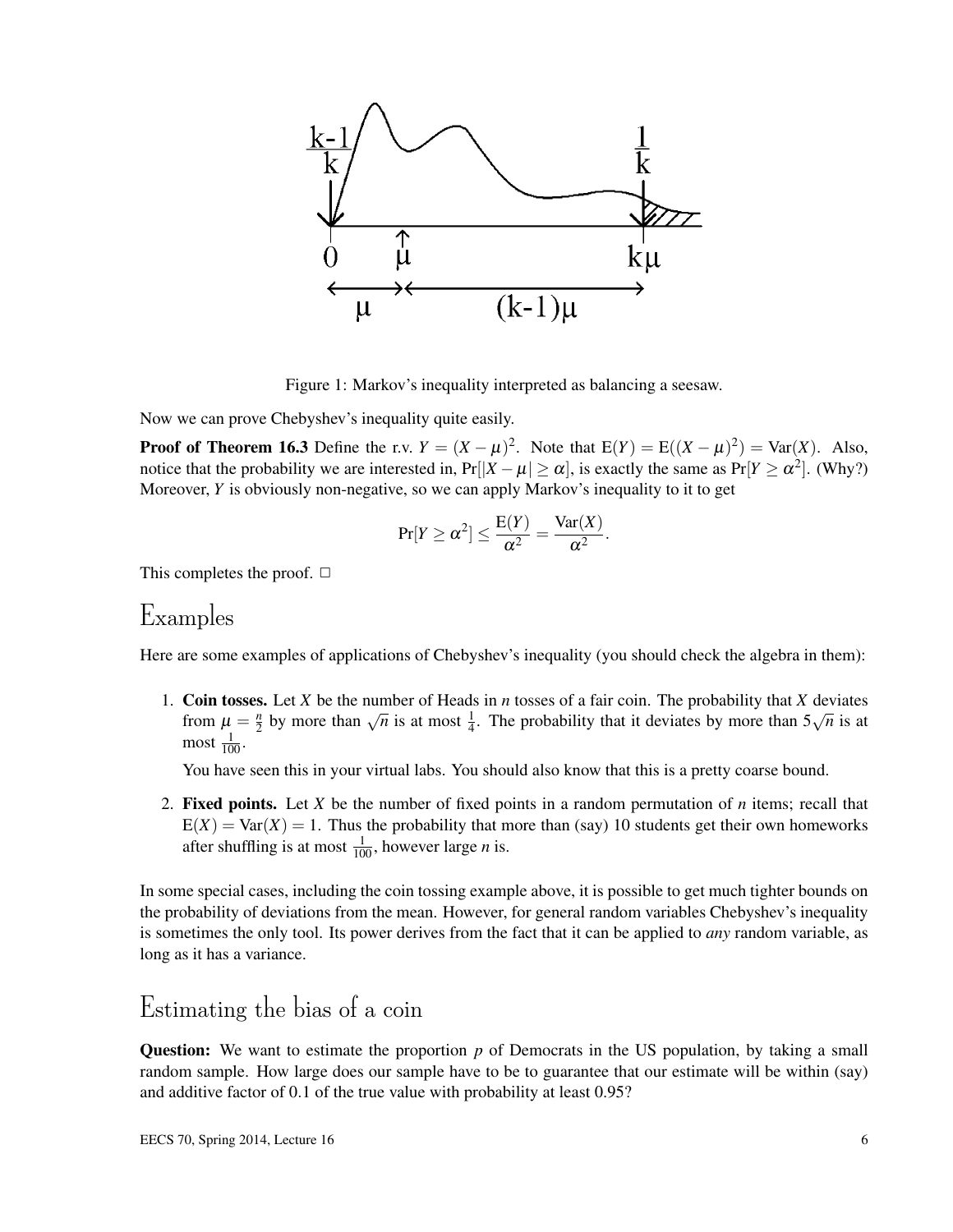This is perhaps the most basic statistical estimation problem, and shows up everywhere. We will develop a simple solution that uses only Chebyshev's inequality. More refined methods can be used to get sharper results.

Let's denote the size of our sample by *n* (to be determined), and the number of Democrats in it by the random variable *Sn*. (The subscript *n* just reminds us that the r.v. depends on the size of the sample.) Then our estimate will be the value  $A_n = \frac{1}{n}S_n$ .

Now as has often been the case, we will find it helpful to write  $S_n = X_1 + X_2 + \cdots + X_n$ , where

$$
X_i = \begin{cases} 1 & \text{if person } i \text{ in sample is a Democrat;} \\ 0 & \text{otherwise.} \end{cases}
$$

Note that each  $X_i$  can be viewed as a coin toss, with Heads probability  $p$  (though of course we do not know the value of  $p$ !). And the coin tosses are independent.<sup>1</sup> We call such a family of random variables *independent, identically distributed*, or *i.i.d.* for short.

What is the expectation of our estimate?

$$
E(A_n) = E(\frac{1}{n}S_n) = \frac{1}{n}E(X_1 + X_2 + \cdots + X_n) = \frac{1}{n} \times (np) = p.
$$

So for any value of *n*, our estimate will always have the correct expectation *p*. [Such a r.v. is often called an *unbiased estimator* of *p*.] Now presumably, as we increase our sample size *n*, our estimate should get more and more accurate. This will show up in the fact that the *variance* decreases with *n*: i.e., as *n* increases, the probability that we are far from the mean *p* will get smaller.

To see this, we need to compute  $\text{Var}(A_n)$ . But  $A_n = \frac{1}{n} \sum_{i=1}^n X_i$ , which is just a multiple of a sum of *independent* random variables.

$$
Var(A_n) = Var(\frac{1}{n}\sum_{i=1}^n X_i) = (\frac{1}{n})^2 Var(\sum_{i=1}^n X_i) = (\frac{1}{n})^2 \sum_{i=1}^n Var(X_i) = \frac{\sigma^2}{n},
$$

where we have written  $\sigma^2$  for the variance of each of the  $X_i$ . So we see that the variance of  $A_n$  decreases linearly with *n*. This fact ensures that, as we take larger and larger sample sizes *n*, the probability that we deviate much from the expectation *p* gets smaller and smaller.

Let's now use Chebyshev's inequality to figure out how large *n* has to be to ensure a specified accuracy in our estimate of the proportion of Democrats *p*. A natural way to measure this is for us to specify two parameters,  $\varepsilon$  and  $\delta$ , both in the range (0,1). The parameter  $\varepsilon$  controls the *error* we are prepared to tolerate in our estimate, and  $\delta$  controls the *confidence* we want to have in our estimate. A more precise version of our original question is then the following:

Question: For the Democrat-estimation problem above, how large does the sample size *n* have to be in order to ensure that

$$
\Pr[|A_n - p| \geq \varepsilon] \leq \delta ?
$$

In our original question, we had  $\varepsilon = 0.1$  and  $\delta = 0.05$ .

Let's apply Chebyshev's inequality to answer our more precise question above. Since we know  $\text{Var}(A_n)$ , this will be quite simple. From Chebyshev's inequality, we have

$$
Pr[|A_n - p| \ge \varepsilon] \le \frac{Var(A_n)}{\varepsilon^2} = \frac{\sigma^2}{n\varepsilon^2}.
$$

<sup>&</sup>lt;sup>1</sup>We are assuming here that the sampling is done "with replacement"; i.e., we select each person in the sample from the entire population, including those we have already picked. So there is a small chance that we will pick the same person twice.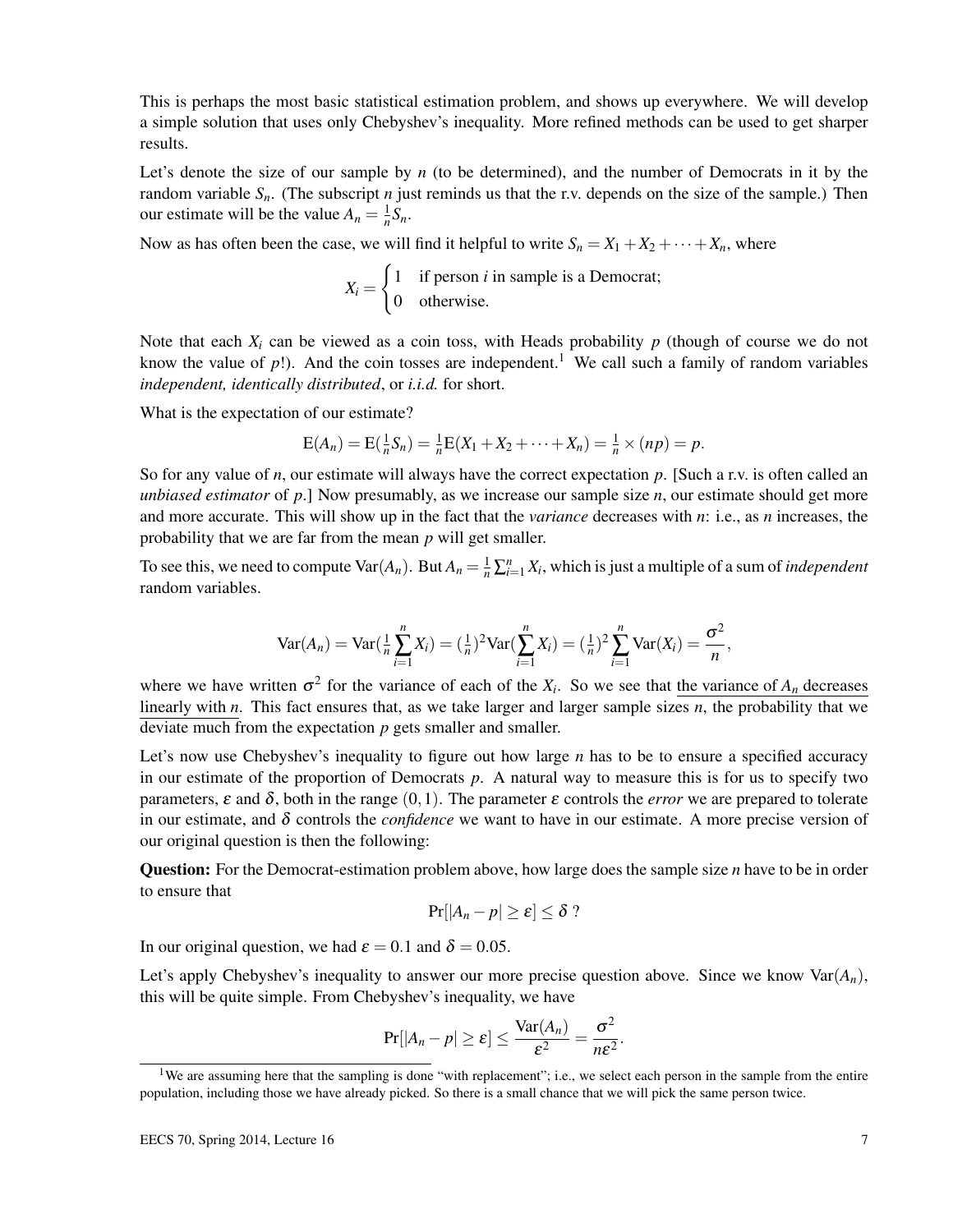To make this less than the desired value  $\delta$ , we need to set

$$
n \ge \frac{\sigma^2}{\varepsilon^2 \delta}.\tag{2}
$$

Now recall that  $\sigma^2 = \text{Var}(X_i)$  is the variance of a single sample  $X_i$ . So, since  $X_i$  is a 0/1-valued r.v., we have  $\sigma^2 = p(1-p)$ , and inequality (2) becomes

$$
n \ge \frac{p(1-p)}{\varepsilon^2 \delta}.\tag{3}
$$

Since  $p(1-p)$  is takes on its maximum<sup>2</sup> value for  $p = 1/2$ , we can conclude that it is sufficient to choose *n* such that:

$$
n \ge \frac{1}{4\varepsilon^2 \delta}.\tag{4}
$$

Plugging in  $\varepsilon = 0.1$  and  $\delta = 0.05$ , we see that a sample size of  $n = 500$  is sufficient. Notice that the size of the sample is independent of the total size of the population! This is how polls can accurately estimate quantities of interest for a population of several hundred million while sampling only a very small number of people.

## Estimating a general expectation

What if we wanted to estimate something a little more complex than the proportion of Democrats in the population, such as the average wealth of people in the US? Then we could use exactly the same scheme as above, except that now the r.v.  $X_i$  is the wealth of the *i*th person in our sample. Clearly  $E(X_i) = \mu$ , the average wealth (which is what we are trying to estimate). And our estimate will again be  $A_n = \frac{1}{n} \sum_{i=1}^n X_i$ , for a suitably chosen sample size *n*. Once again the  $X_i$  are i.i.d. random variables, so we again have  $E(A_n) = \mu$ and  $\text{Var}(A_n) = \frac{\sigma^2}{n}$  $\sigma^2$ , where  $\sigma^2$  = Var(*X<sub>i</sub>*) is the variance of the *X<sub>i</sub>*. (Recall that the only facts we used about the  $X_i$  was that they were independent and had the same distribution — actually the same expectation and variance would be enough: why?) This time, however, since we do not have any a priori bound on the mean  $\mu$ , it makes more sense to let  $\varepsilon$  be the relative error. i.e. we wish to find an estimate  $A_n$  that is within an additive error of  $\varepsilon \mu$ :

$$
\Pr[|A_n - \mu| \geq \varepsilon \mu] \leq \delta.
$$

Using equation (2), but substituting  $\epsilon \mu$  in place of  $\epsilon$ , it is enough for the sample size *n* to satisfy

$$
n \ge \frac{\sigma^2}{\mu^2} \times \frac{1}{\varepsilon^2 \delta}.
$$
 (5)

Here  $\varepsilon$  and  $\delta$  are the desired relative error and confidence respectively. Now of course we don't know the other two quantities,  $\mu$  and  $\sigma^2$ , appearing in equation (5). In practice, we would use a lower bound on  $\mu$ and an upper bound on  $\sigma^2$  (just as we used a lower bound on  $p$  in the Democrats problem). Plugging these bounds into equation (5) will ensure that our sample size is large enough.

For example, in the average wealth problem we could probably safely take  $\mu$  to be at least (say) \$20k (probably more). However, the existence of people such as Bill Gates means that we would need to take a very high value for the variance  $\sigma^2$ . Indeed, if there is at least one individual with wealth \$50 billion, then assuming a relatively small value of  $\mu$  means that the variance must be at least about  $\frac{(50\times10^9)^2}{250\times10^6} = 10^{13}$ . (Check

 $2$ Use calculus if you need to see why this is true.